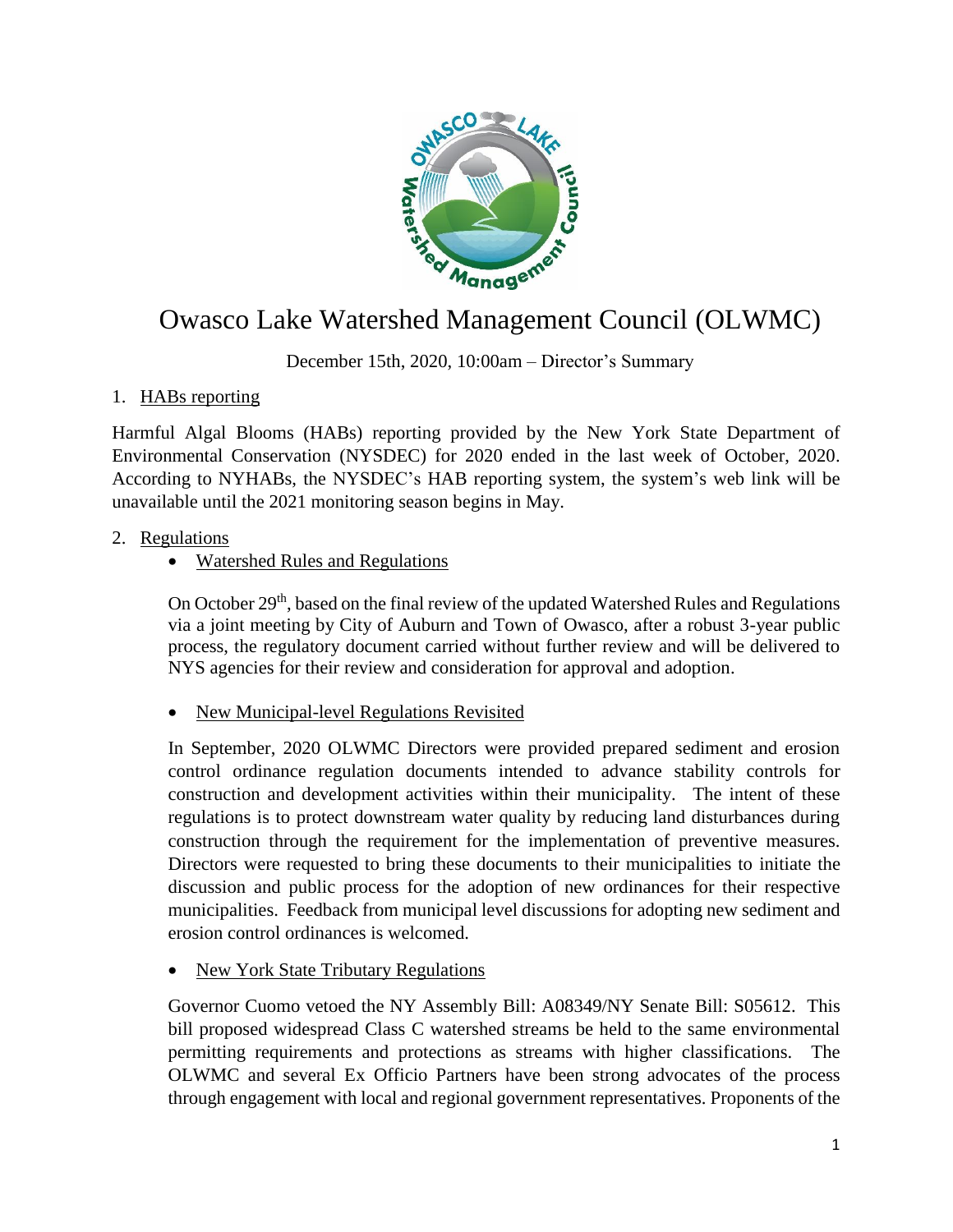bill may have enough support to override the veto with two-thirds votes in each chamber, given that it passed the Assembly 113-31 (78%) and the Senate 43-17 (71%). If this new law passes, the OLWMC and Cornell Cooperative Extension (CCE) will work collaboratively to disseminate the information to Owasco Lake Watershed residents.

## 3. Watershed Inspection and Protection Division

### • NYSDEC Partnership

The Watershed Inspection and Protection Division (OLWIPD) remains active in the field identifying both land and water perturbations that are in need of restoration measures, as well as recent land use improvements and restoration projects to be recognized. The OLWIPD is helping to develop an agenda and meeting schedule for forthcoming partner meetings that garner advisement from the NYSDEC and Watershed Inspection Committee (WIC) advisors. Future meetings will be held more routinely (i.e., twice yearly) than previously to maintain accountability and timeliness for the completion of regulatory and project action items, as well as the mutual commitment to watershed protection efforts. Broadly, the NYSDEC Region 7 is responsible for regulatory enforcement of permitted facilities within the Owasco Lake Watershed, and the OLWIPD acts as a local enforcement arm according to local watershed rules and regulations.

- Education and Outreach
	- The OLWIPD is working on developing watershed information packets for new landowners. These new homeowner packets will include a new resident guidance packet with a 5-page summary of the existing watershed rules and regulations, a brochure to promote better understanding of stormwater, and a magnet with pertinent watershed contact numbers.
	- A resident of Martin Point's Home Owner Association (HOA) has offered their concerns over lawn chemical usage at Martin Point and potential associated effects on Owasco Lake. The OLWIPD is coordinating a meeting with the HOA president and Martin Point's certified applicator to review their residential lawn chemical application protocol. Outcomes from this meeting with be presented to the HOA board this winter, and the board may consider modifying protocols for reducing or eliminating unnecessary chemical applications that might pose a threat to water quality of adjacent Owasco Lake.
- Recognition efforts and behavioral science training
	- OLWMC staff continue to work with the Australian behavioral science consultant Evidn to learn how to best promote voluntary improvements in land use practices by watershed residents. We will be extending our monthly recognition feature articles with the Citizen to spotlight and recognize watershed residents making strides in conservation practices and watershed protection in 2021.
	- The OLWIPD's November recognition article, submitted November 13th, 2020 with the Citizen, spotlighted the efforts of ditch stabilization in partnership between Tompkins County Soil and Water Conservation District and the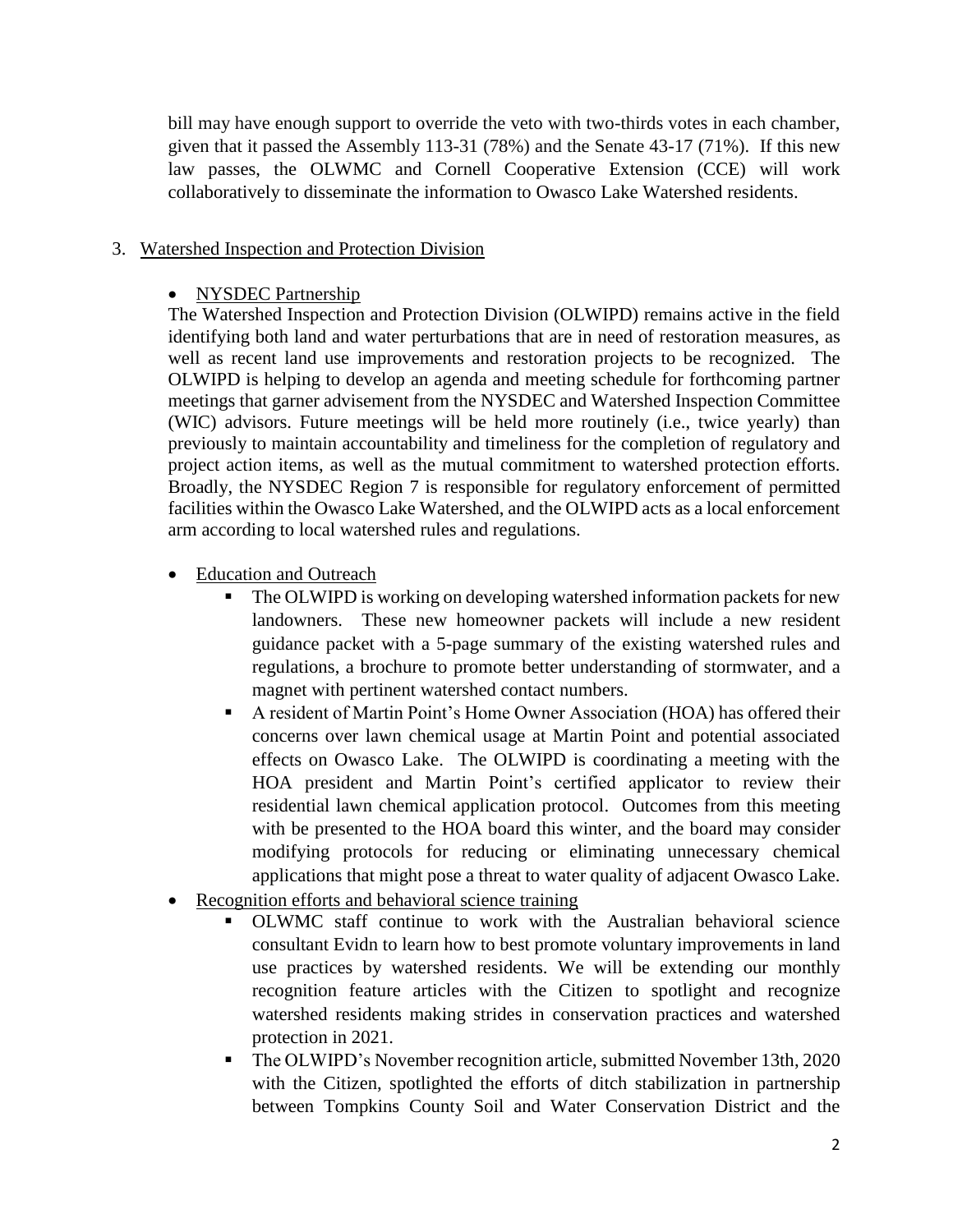OLWIPD. The OLWIPD's December article, submitted December 11<sup>th</sup>, spotlights the advancement of the wetland restoration and enhancement project undertaken by the Town of Owasco behind its Department of Public Works.

- Signage
	- The OLWMC, TNC, and the City of Auburn are discussing developing common source water protection signage for lands acquired by both TNC and the City.
	- The (OLWMC) is working closely with the Owasco Watershed Lake Association (OWLA) to rollout a variety of Lake Friendly Living (LFL) signage in the near term. The organizations are cost-sharing 'lake friendly living signs' and 'no dumping-drains to lake' storm drain medallions. Medallions were installed in the Villages of Moravia and Groton and the Hamlet of Locke. The purpose of the signage is to increase awareness of conservation practices to better protect the lake, and in reference to the LFL signs specifically, to encourage watershed residents to take the LFL pledge on the OLWMC's webpage. Lake Friendly Living is rapidly growing as a Finger Lakes Regional initiative.
	- In support of our collaborative LFL initiative, project partners have finalized permissions for attaching LFL signage to many of the existing tributary identification signage within the watershed as well as entering municipality signs for the Town of Moravia. We continue to work towards gaining permissions and/or required permits for the advancement of tributary identification and LFL signage throughout the watershed.

#### OLWMC Lake Friendly Living Pledge

The OLWMC Lake Friendly Living Pledge is fully fledged and operational on the OLWMC website- We ask watershed residents make a difference throughout the watershed by taking the pledge to advance a variety of land and water stewardship practices. This pledge opportunity aligns with a standard style 'Lake Friendly Living' logo and consistent messaging used throughout the Finger Lakes Region. Those who take the pledge, and are interested in helping promote this messaging through signage, are being delivered 'lake friendly living' lawn signage. We requested the City of Auburn and watershed towns and villages resolve to endorse and take the pledge on behalf of their municipalities. Template resolutions were provided to all OLWMC represented municipalities to support that effort. Resolutions from municipalities to endorse the LFL pledge from the City of Auburn, the Towns of Moravia, Niles, Sennett, and Owasco, and the Village of Moravia, as well as the Cayuga County Water Quality Management Agency, all demonstrate public support for the program. These municipalities will work towards achieving the actions requested in the pledge within the municipality limits, in solidarity with those making such efforts throughout the Owasco Lake Watershed. We expect many more supporting resolutions from remaining watershed municipalities.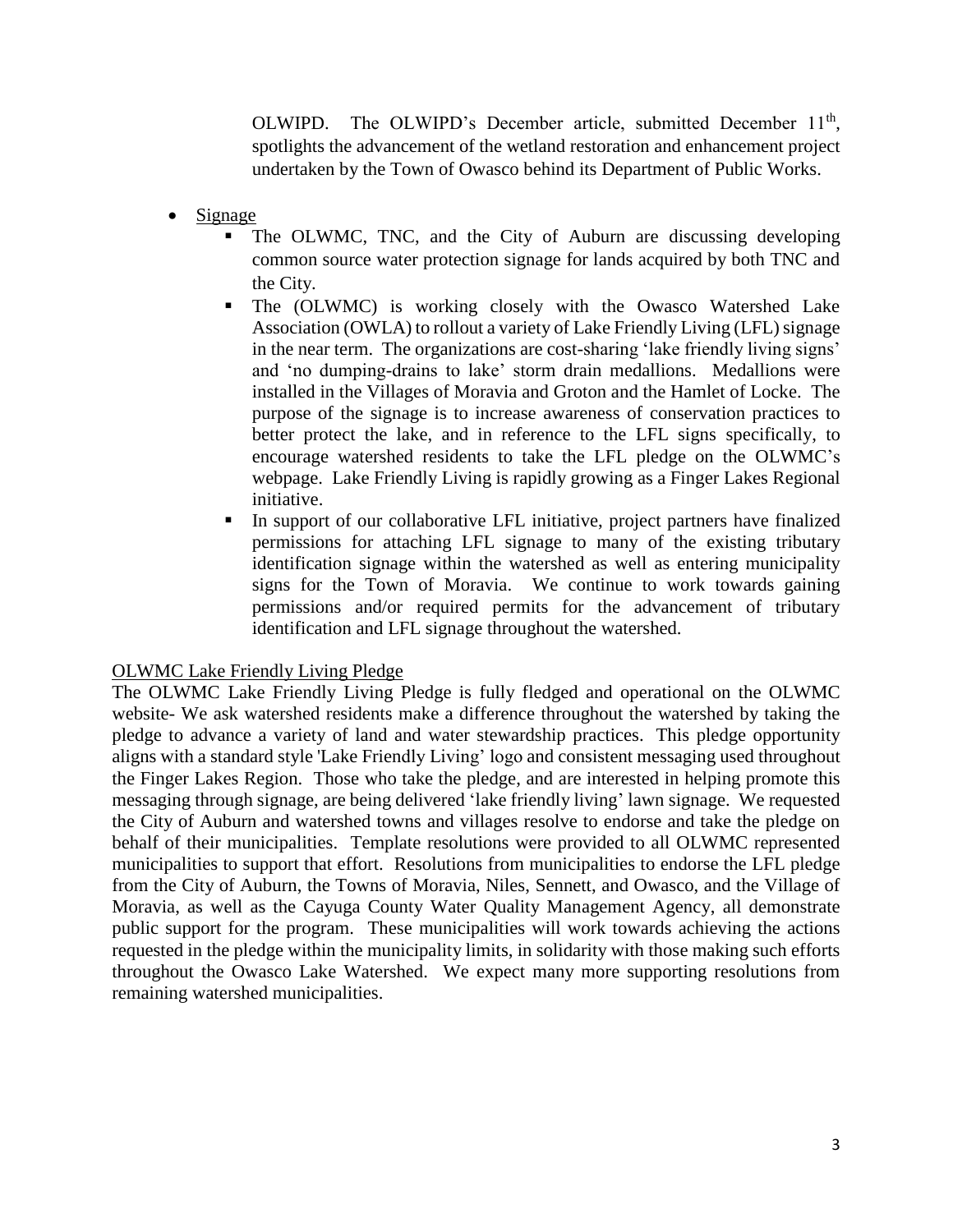# The pledge:

*I know my choices can affect water quality for Owasco Lake. I pledge to incorporate 'Lake Friendly Living' practices to reduce my impacts on Owasco Lake. I will adopt these practices that help reduce pollutants and minimize runoff into Owasco Lake:*

*(1) I pledge to refrain from using excessive lawn fertilizers and chemicals to help prevent Harmful Algal Blooms (HABs).*

*(2) I will only use limited phosphorus-free fertilizers (as governed by NYS law), applied properly.*

*(3) I will maintain my septic system.*

*(4) I will reduce hazardous wastes and dispose of them properly.*

*(5) I will dispose of prescription drugs properly; I will not flush them.*

*(6) I will maintain my vehicles, water-crafts, and other recreational vehicles to reduce fluid leaks as well as the spread of aquatic invasive species.*

*(7) I will use water wisely.*

*(8) I will not dispose of leaf litter or lawn clippings in waterways or ditches.*

*(9) I will strive to work towards practicing recommended Best Management Practices (BMPs) for land use activities within the Owasco Lake Watershed.*

## *4.* Tributary Level Sensors Installation Project

The OLWMC and its partners are installing tributary level sensors throughout the watershed. These sensors will be useful for monitoring storm surges and future model calibrations for lake loading estimates. They present a relatively inexpensive, and temporally and spatially robust, alternative to USGS gauge stations. The partnering group, Hyfi, is finalizing securing permits for remaining installation locations. For the case of New York State Department of Transportation (NYSDOT) sites, the NYSDOT has indicated the need for a separate permit app for each site and required the OLWMC increase insurance coverage to meet the needs of the DOT permits. Progress on the installation of watershed tributary level sensors in partnership with Hyfi, included onsite training at locations in the Owasco Flats; on November 12, 2020, the initial sensors were installed. Subsequently, a formal subcontract was signed for the OLWMC to conduct the remaining installations. Thereby, the OLWIPD will be responsible for installing the remaining sensors. A great many level sensor installations are expected throughout the Owasco Lake Watershed.

# 5. Lakeshore Pickup Day

The OLWMC sponsored OLWIPD/OWLA annual fall shoreline trash pickup day was held Saturday, November  $7<sup>th</sup>$ . Due to proper safety and social distancing requirements, the participation was limited to OLWMC staff and OWLA volunteers this year. The event took place on the north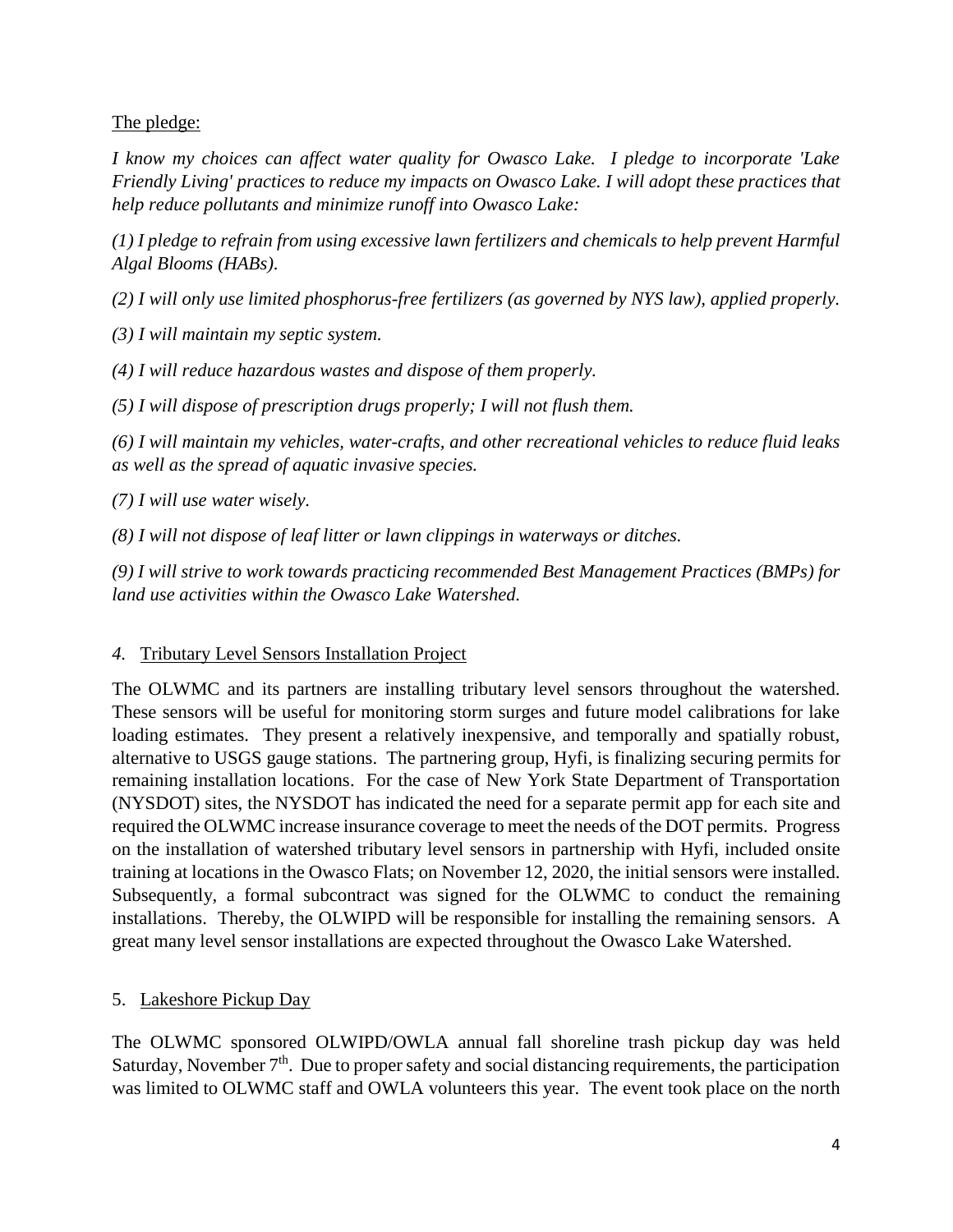end of the lake at Emerson Park (and immediate vicinity), and also on the south end around the Owasco Flats. OWLA provided garbage bags, and Baker Hughes supplied gloves. Some townships agreed to take the garbage collected free of charge. The OLWIPD continued with the shoreline litter pickup effort following the scheduled event, and continued to take advance of seasonally lower lake levels.

- 6. Funding Programs, OLWMC Budget, and Finances
	- Budgetary funding to the OLWMC for 2021 includes new contributions from the Towns of Sennett (\$2500) and Moravia (\$1000), and the Town of Owasco (\$2000, Total Now  $= $27,000$ ).
	- The OLWMC's payroll protection program loan forgiveness application was approved through the Federal Small Business administration for the remittance of the entirety of that loan. Consequently, the approximately \$42,000 will be included as part of the OLWMC's reserve fund balance.
	- The OLWMC's yearly audit was completed for the 2019 calendar year, and the audit report will be added to the company webpage and the NYS Comptroller's Local Authority Paris reporting system, as well as to NYS and Federal grant portal registrations.
	- The OLWMC submitted a proposal for a Regional Conservation Partners Program (RCPP) grant to obtain Natural Resource Conservations Service (NRCS) funding through United States Department of Agriculture (USDA) 2018 Farm Bill. This proposal, in partnership with the Cayuga County Soil and Water Conservation District (CCSWCD) and OWLA, requests federal dollars to advance watershed farm planning. The overarching goal is to better fund the CCSWCD's well-established AEM framework for credentialed conservation farm planning. The project is poised to advance the capacity of project partners to implement critical conservation practices in the watershed, reduce the burden on local producers associated with new regulatory requirements, and help protect Owasco Lake. Senator Schumer's office is preparing a letter of endorsement for this project to share directly with their contacts at NRCS. We are asking Congressman Katko's office to do the same.

## 7. Hemlock Trees and the Hemlock Woolly Adelgid

Members of OWLA, Cornell Cooperative Extension (CCE) and other partners are working collaboratively with the OLWMC to coordinate Hemlock Woolly Adelgid (HWA) inventorying to be better positioned for insect mitigation funding to help protect Hemlock trees within the Owasco Lake Watershed. Inventorying of the HWA is led by OWLA and started with a focus on ravine areas in the southwest Owasco Lake Watershed. The first onsite survey was held Friday the 13<sup>th</sup> of November. OWLA and the OLWMC will partner on submitting an insect mitigation funding proposal under the appropriate program funding.